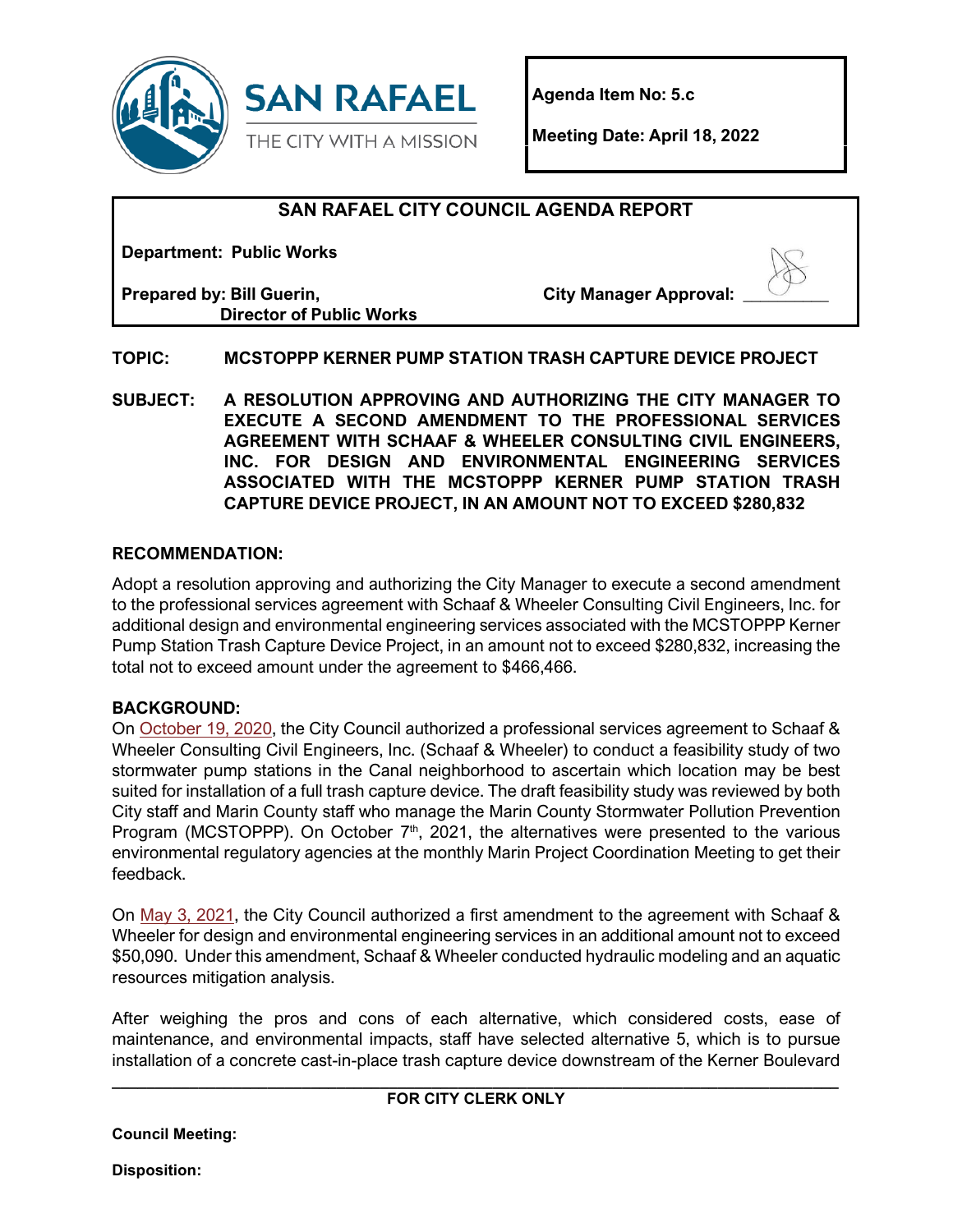# **SAN RAFAEL CITY COUNCIL AGENDA REPORT / Page: 2**

stormwater pump station. The device would be located at Pickleweed Park near the San Rafael Canal and will not impact the public's enjoyment of the park. As such, the existing scoped design tasks were modified to provide the services necessary to complete the design of the device.

Another factor for selecting the Kerner location is the integration of the trash capture device with the Marin Audubon Society's (MAS) Tiscornia Marsh project. The Tiscornia Marsh project is a marsh restoration and levee project that wraps around the north and east boundaries of Pickleweed Park. The trash capture device is currently designed to be located within the proposed levee on the northwest corner of Pickleweed Park. City staff has been coordinating with MAS' design consultant to help facilitate both projects.

# **ANALYSIS:**

The hydraulic modeling and aquatic resources mitigation analysis completed by Schaaf & Wheeler highlight the potential for increased flooding if the proposed trash capture device is constructed. To counter the hydraulic obstruction created by a trash capture device, the existing Kerner Pump Station will need to be upgraded. This amendment includes an increase in scope to cover the design needed for these upgrades. (Attachment 2, Exhibit A)

The County's MCSTOPPP staff have helped secure Environmental Protection Agency (EPA) funding for the construction of large trash capture devices in San Rafael. Although these funds were meant to cover construction expenses, the EPA has agreed to allocate a portion for the design phase, which would be used for Schaaf & Wheeler to complete the design of the trash capture device. The City and County are working together with Caltrans to secure funding for the construction phase, which is anticipated for Fall 2023.

# **FISCAL IMPACT:**

This second amendment will increase the compensation payable under the professional services agreement with Schaaf & Wheeler by **\$**280,832 for a total not to exceed amount under the agreement of \$466,466. The additional consultant's fee of \$280,832 will be paid for and appropriated from the Stormwater Fund (Fund #205). Grant funding from the EPA will reimburse \$280,832 of the total design expense.

# **OPTIONS:**

The City Council has the following options to consider relating to this matter:

- 1. Adopt the resolution authorizing the City Manager to execute a second amendment to the agreement with Schaaf & Wheeler.
- 2. Do not accept the proposal and provide further direction to staff.

# **ATTACHMENT:**

- 1. Resolution Approving and Authorizing the City Manager to Execute a Second Amendment to the Professional Services Agreement with Schaaf & Wheeler Consulting Civil Engineers, Inc. for Design and Environmental Engineering Services Associated with the MCSTOPPP Kerner Pump Station Trash Capture Device Project, in an Additional Amount Not To Exceed \$280,832
- 2. Second Amendment to the Professional Services Agreement with Schaaf & Wheeler, Inc. for Design and Environmental Engineering Services for the MCSTOPPP Kerner Pump Station Trash Capture Device Project, with attached Exhibit A (Proposal)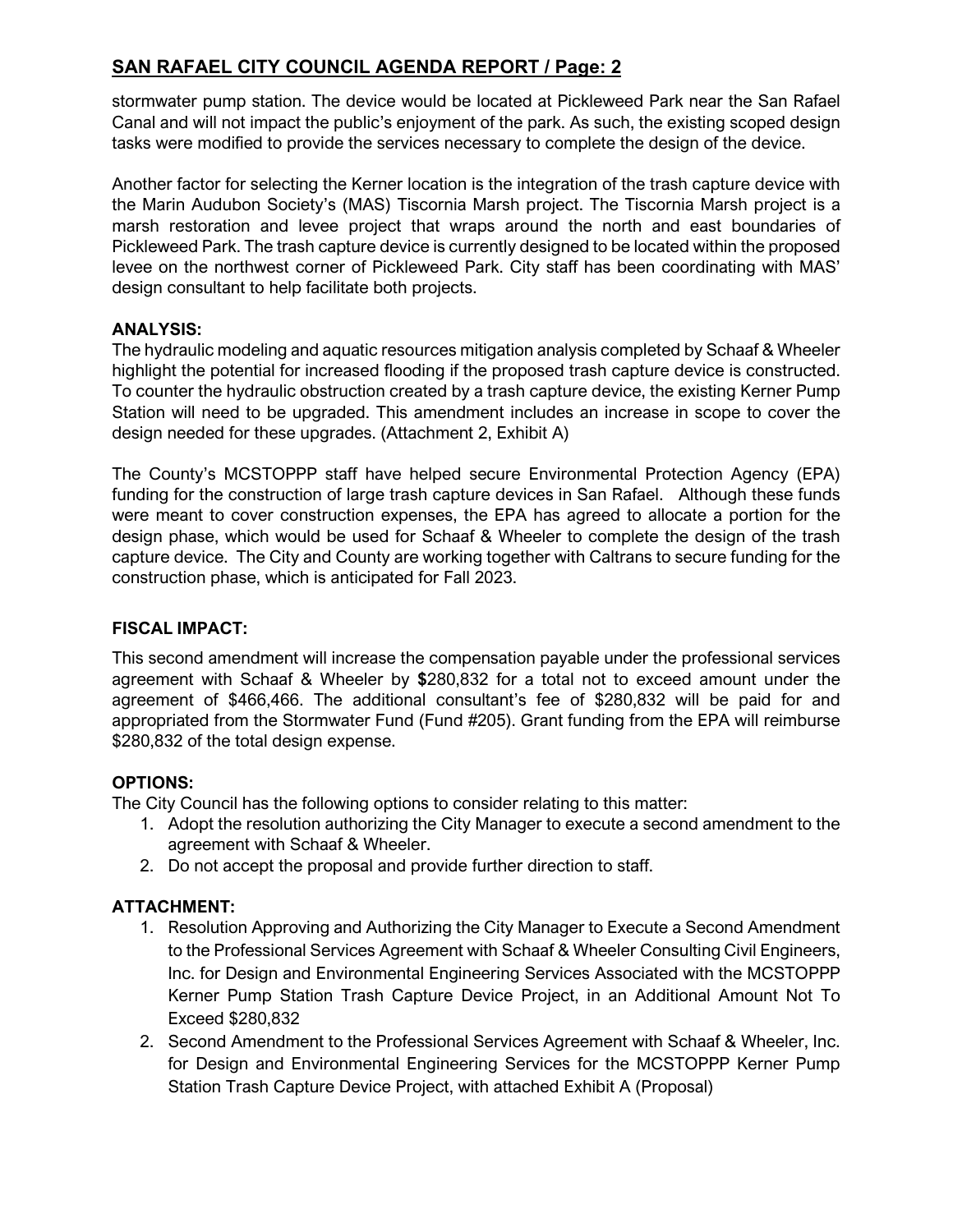#### **RESOLUTION NO.**

**RESOLUTION OF THE CITY COUNCIL OF THE CITY OF SAN RAFAEL APPROVING AND AUTHORIZING THE CITY MANAGER TO EXECUTE A SECOND AMENDMENT TO THE PROFESSIONAL SERVICES AGREEMENT WITH SCHAAF & WHEELER CONSULTING CIVIL ENGINEERS, INC. FOR DESIGN AND ENVIRONMENTAL ENGINEERING SERVICES ASSOCIATED WITH THE MCSTOPPP KERNER PUMP STATION TRASH CAPTURE DEVICE PROJECT, IN AN ADDITIONAL AMOUNT NOT TO EXCEED \$280,832**

**WHEREAS,** pursuant to City Council Resolution #14864, the City of San Rafael and Schaaf & Wheeler Consulting Civil Engineers, Inc. ("Schaff & Wheeler") entered into a Professional Services Agreement on October 30, 2020, in an amount not to exceed \$135,544, for design and environmental engineering services associated with the MCSTOPPP Kerner Pump Station Trash Capture Device Project; and

**WHEREAS**, pursuant to City Council Resolution #14905, the City and Schaaf & Wheeler entered into a First Amendment to the Agreement dated May 19, 2021, to perform additional design services for an amount not-to-exceed \$50,090 and increasing the total notto-exceed amount under the Agreement to \$185,634; and

**WHEREAS**, the City requires additional design services to complete the design after the results of the hydraulics analysis and aquatic mitigation study; and

**WHEREAS,** staff received a proposal from Schaaf & Wheeler for said services in an additional amount of \$280,832 and staff has reviewed the proposal and found it complete and within industry standards;

**NOW, THEREFORE, THE CITY COUNCIL OF THE CITY OF SAN RAFAEL RESOLVES**  as follows:

1. The City Council hereby approves and authorizes the City Manager to execute a Second Amendment to the professional services agreement with Schaaf & Wheeler Consulting Civil Engineers, Inc. for additional design and environmental engineering services in the amount of \$280,832 and a revised total contract value not to exceed \$466,466, in the form included in the staff report for this resolution.

2. Funds totaling \$280,832 will be appropriated for this project from Fund 205. Staff will seek a max reimbursement of \$280,832 from the EPA grant for these design services.

1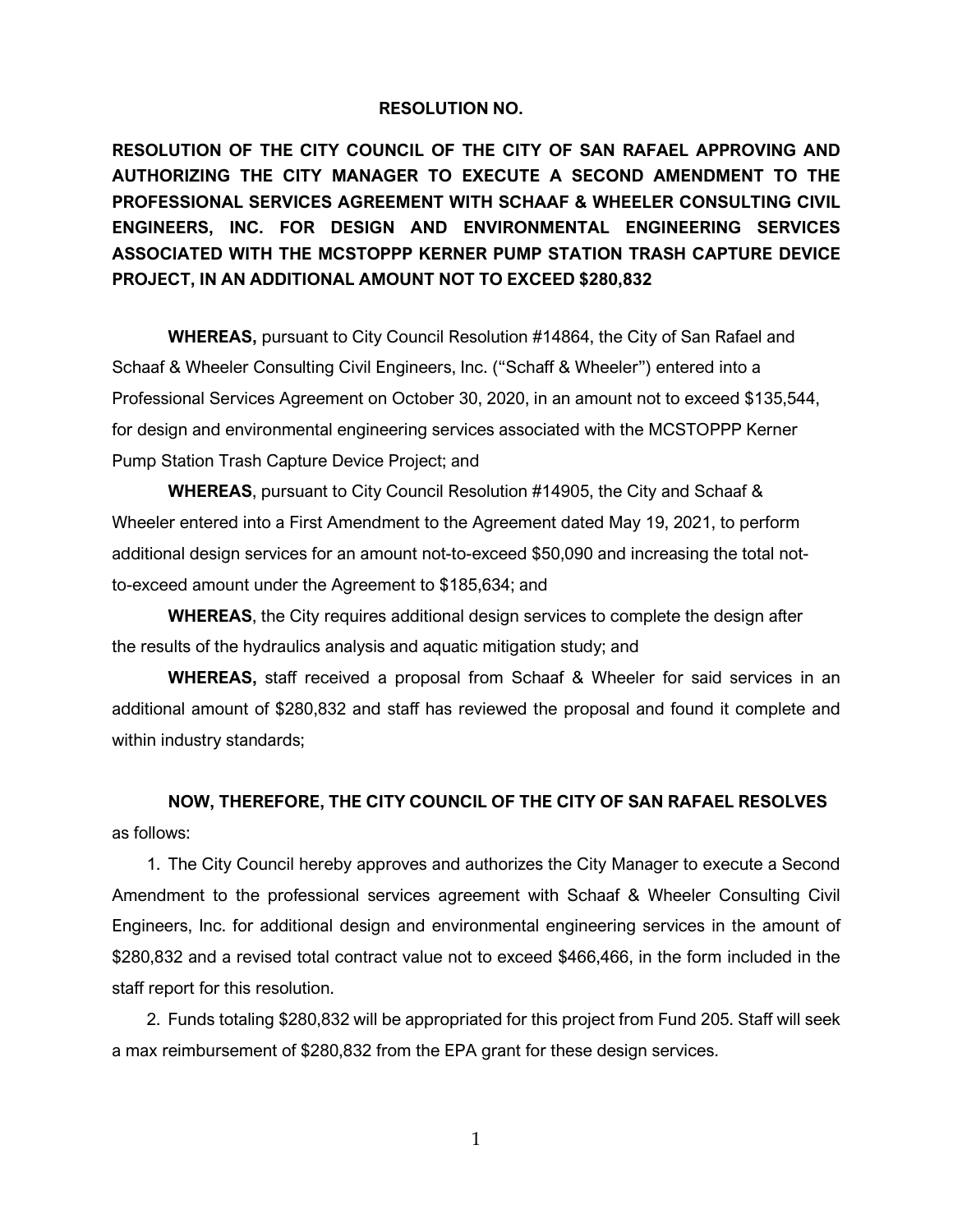3. The Director of Public Works is hereby authorized to take any and all such actions and make changes as may be necessary to accomplish the purpose of this resolution.

**I, LINDSAY LARA,** Clerk of the City of San Rafael, hereby certify that the foregoing resolution was duly and regularly introduced and adopted at a regular meeting of the Council of said City on the 18<sup>th</sup> day of April, by the following vote, to wit:

AYES: COUNCILMEMBERS:

NOES: COUNCILMEMBERS:

ABSENT: COUNCILMEMBERS:

\_\_\_\_\_\_\_\_\_\_\_\_\_\_\_\_\_\_\_\_\_\_\_ LINDSAY LARA, City Clerk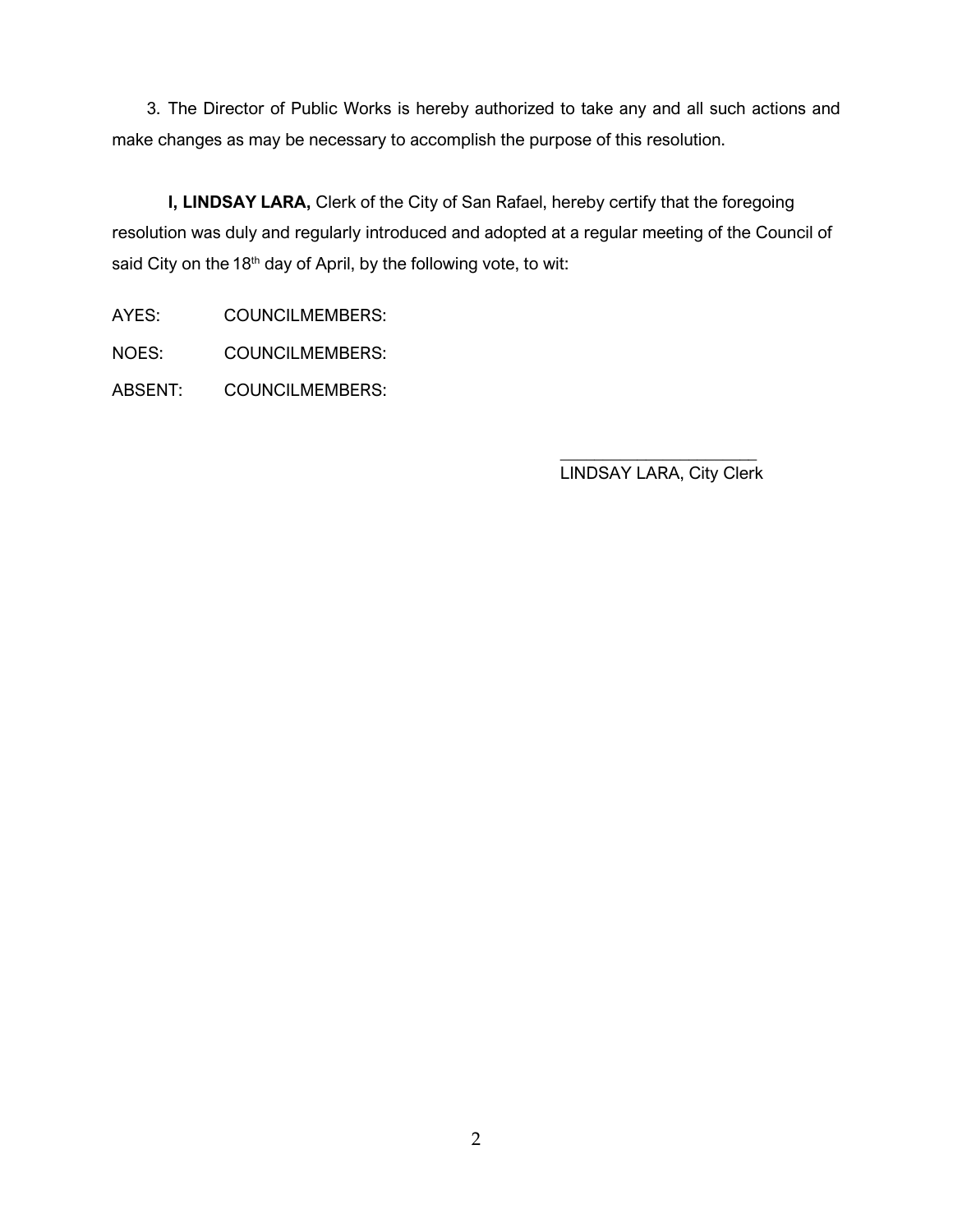# **SECOND AMENDMENT TO THE PROFESSIONAL SERVICES AGREEMENT WITH SCHAAF & WHEELER, INC. FOR DESIGN AND ENVIRONMENTAL ENGINEERING SERVICES FOR THE MCSTOPPP KERNER PUMP STATION TRASH CAPTURE DEVICE PROJECT**

**THIS SECOND AMENDMENT** to the professional services agreement by and between the **CITY OF SAN RAFAEL** (hereinafter "**CITY**"), and **SCHAAF & WHEELER CONSULTING CIVIL ENGINEERS, INC.**, (hereinafter "**CONSULTANT**"), is made and entered into as of the \_\_\_\_\_\_ day of \_\_\_\_\_\_\_\_\_\_\_\_\_\_\_\_, 2022.

#### **RECITALS**

**WHEREAS,** pursuant to City Council Resolution #14864, on October 30, 2020, the **CITY** and **CONSULTANT** entered into an "Agreement for Professional Services for the MCSTOPPP Full Trash Capture Device Project", in an amount not to exceed \$135,544, for design and environmental engineering services associated with the MCSTOPPP Kerner Pump Station Trash Capture Device Project (the "Agreement"); and

**WHEREAS**, pursuant to City Council Resolution #14905, the **CITY** and **CONSULTANT**  entered into a First Amendment to the Agreement dated May 19, 2021, to perform additional design services for an amount not-to-exceed \$50,090, and increasing the total not-to-exceed amount under the Agreement to \$185,634; and

**WHEREAS**, the **CITY** requires additional design services to complete the design after the results of the hydraulics analysis and aquatic mitigation study; and

**WHEREAS,** staff received a proposal from the **CONSULTANT** for said services in an additional amount of \$280,832 and staff has reviewed the proposal and found it complete and within industry standards;

#### **AMENDMENT TO AGREEMENT**

**NOW, THEREFORE,** the parties hereby agree to amend the Agreement as follows:

1. Section 2 of the Agreement, entitled "DUTIES OF CONSULTANT" is hereby amended to include the additional services set forth in **CONSULTANT**'s proposal entitled "MCSTOPPP/San Rafael Trash Capture Project Revised Design Scope" dated January 14, 2022, attached to this Second Amendment as "Exhibit A" and incorporated herein by reference.

2. Section 4 of the Agreement, entitled "COMPENSATION" is hereby amended to include additional compensation payable to **CONSULTANT** for the services described in "Exhibit

1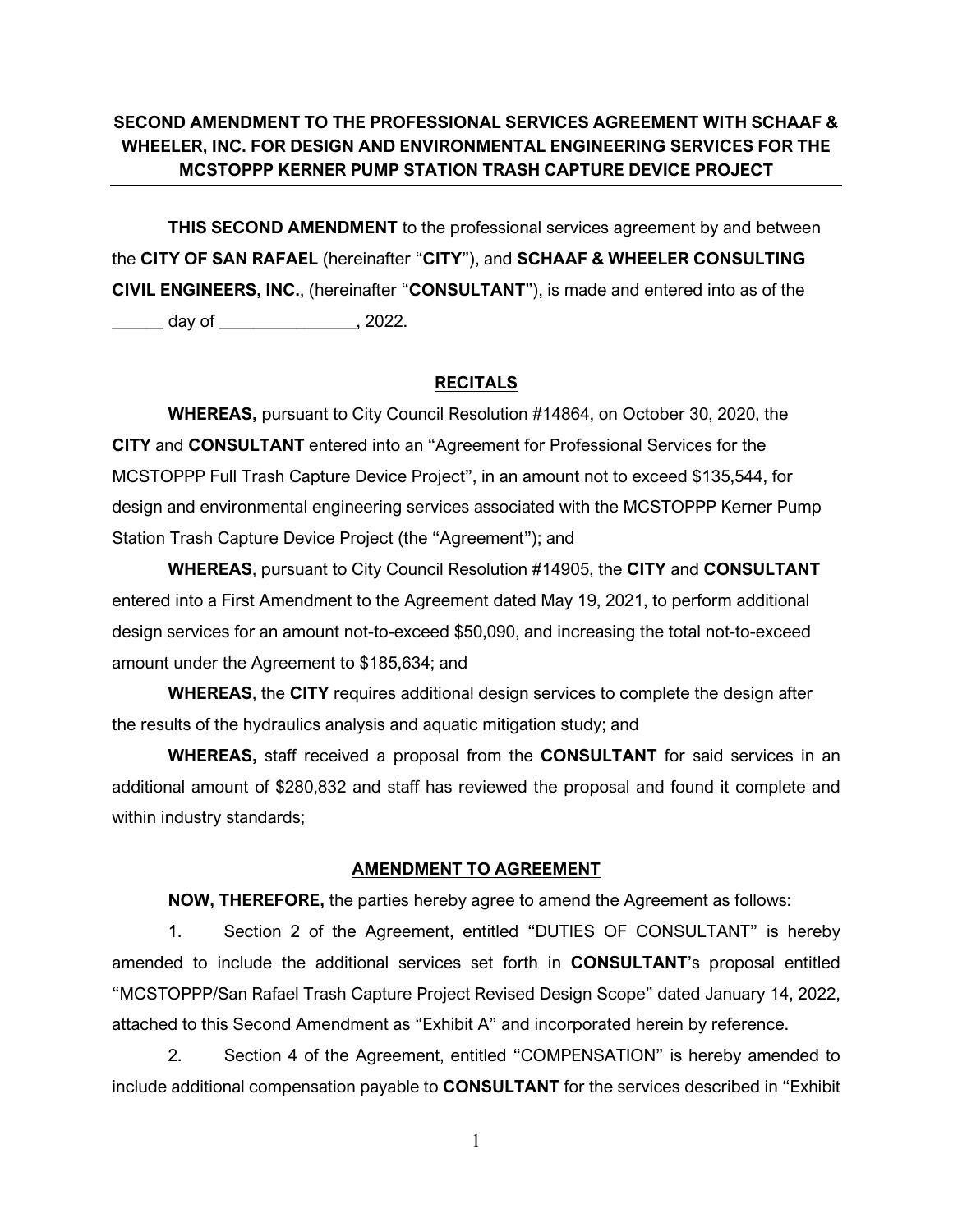A" to this Second Amendment, on a time and materials basis in accordance with the "Revised Fee" included in "Exhibit A", in a not-to-exceed amount of \$280,832, and to change the total notto-exceed amount under the Agreement to \$466,466.

3. Except as specifically amended herein, all the other provisions, terms, and obligations of the Agreement between the parties shall remain valid and shall be in full force.

**IN WITNESS WHEREOF**, the parties have executed this Second Amendment on the day, month, and year first above written.

**CITY OF SAN RAFAEL CONSULTANT:**

# **SCHAAF & WHEELER, INC.**

| JIM SCHUTZ, City Manager        |     |  |  |  |  |  |  |
|---------------------------------|-----|--|--|--|--|--|--|
|                                 |     |  |  |  |  |  |  |
| ATTEST:                         |     |  |  |  |  |  |  |
|                                 | and |  |  |  |  |  |  |
| <b>LINDSAY LARA, City Clerk</b> |     |  |  |  |  |  |  |
| APPROVED AS TO FORM             |     |  |  |  |  |  |  |
|                                 |     |  |  |  |  |  |  |

ROBERT F. EPSTEIN, City Attorney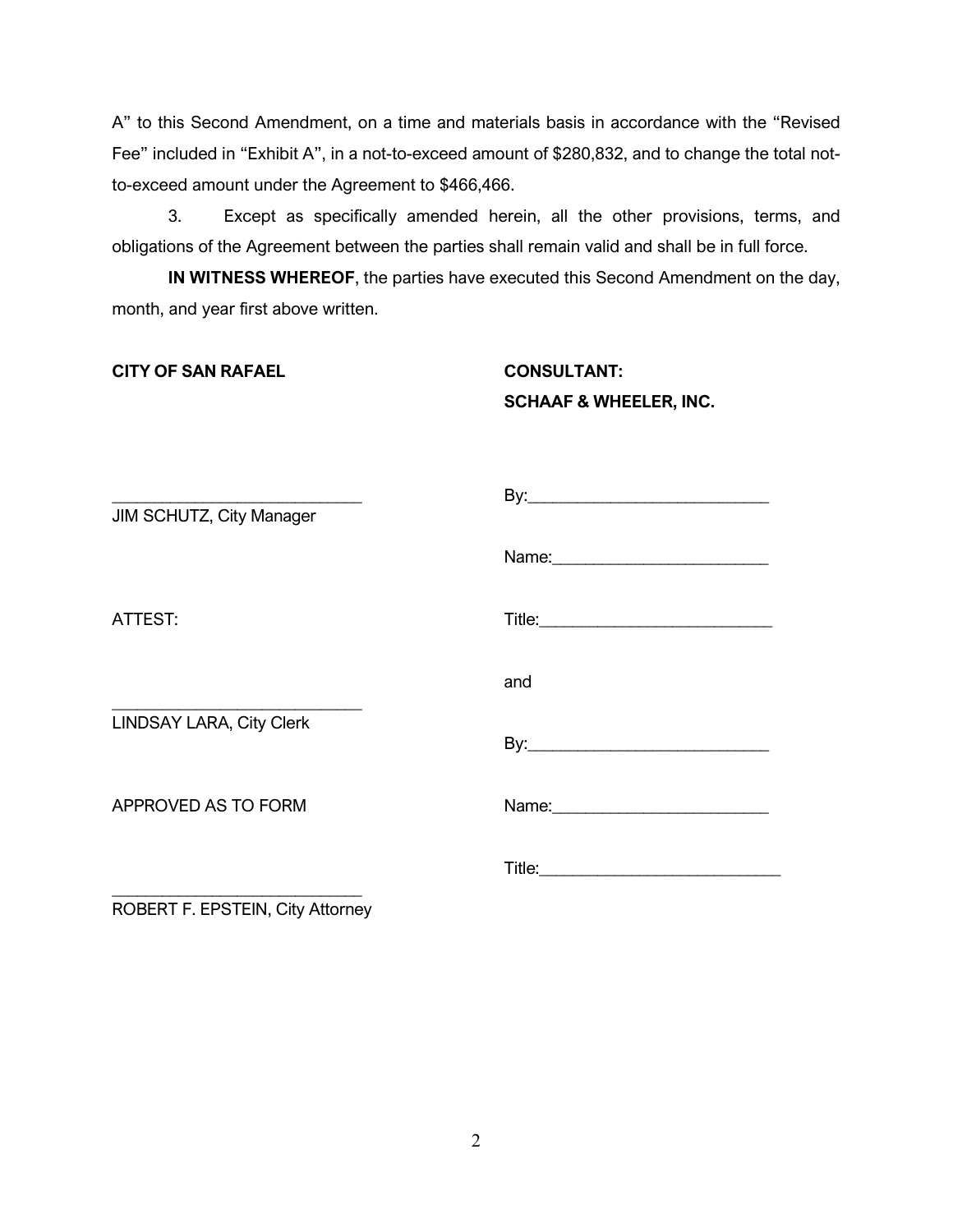# Schaaf *&* Wheeler CONSULTING CIVIL ENGINEERS

870 Market Street, Suite 1278 San Francisco, CA 94102‐2906 415‐433‐4848 FAX 415‐433‐1029

January 14, 2022

April Miller Assistant Public Works Director/City Engineer Department of Public Works City of San Rafael (415) 485.3409 April.miller@cityofsanrafael.org

# **Subject: MCSTOPPP/San Rafael Trash Capture Project Revised Design Scope**

Dear Ms. Miller:

Based on work completed under Schaaf & Wheeler's existing contract, the City has elected to pursue the design of a cast in place trash capture device at the outfall from the Kerner Pump Station. As such, the existing scoped design tasks are modified herein to provide the services necessary to complete the design of the device. This scope assumes the inline alternative #2 (MCSTOPPP Full Trash Capture Feasibility Analysis Memorandum dated 2/2/21) with setback from the Bay as seen in the image below. It also assumes that the project will be permitted with the adjacent Tiscornia Marsh project and that trash capture device CEQA will be conducted by the City's consultant, with input from S&W as scoped herein.

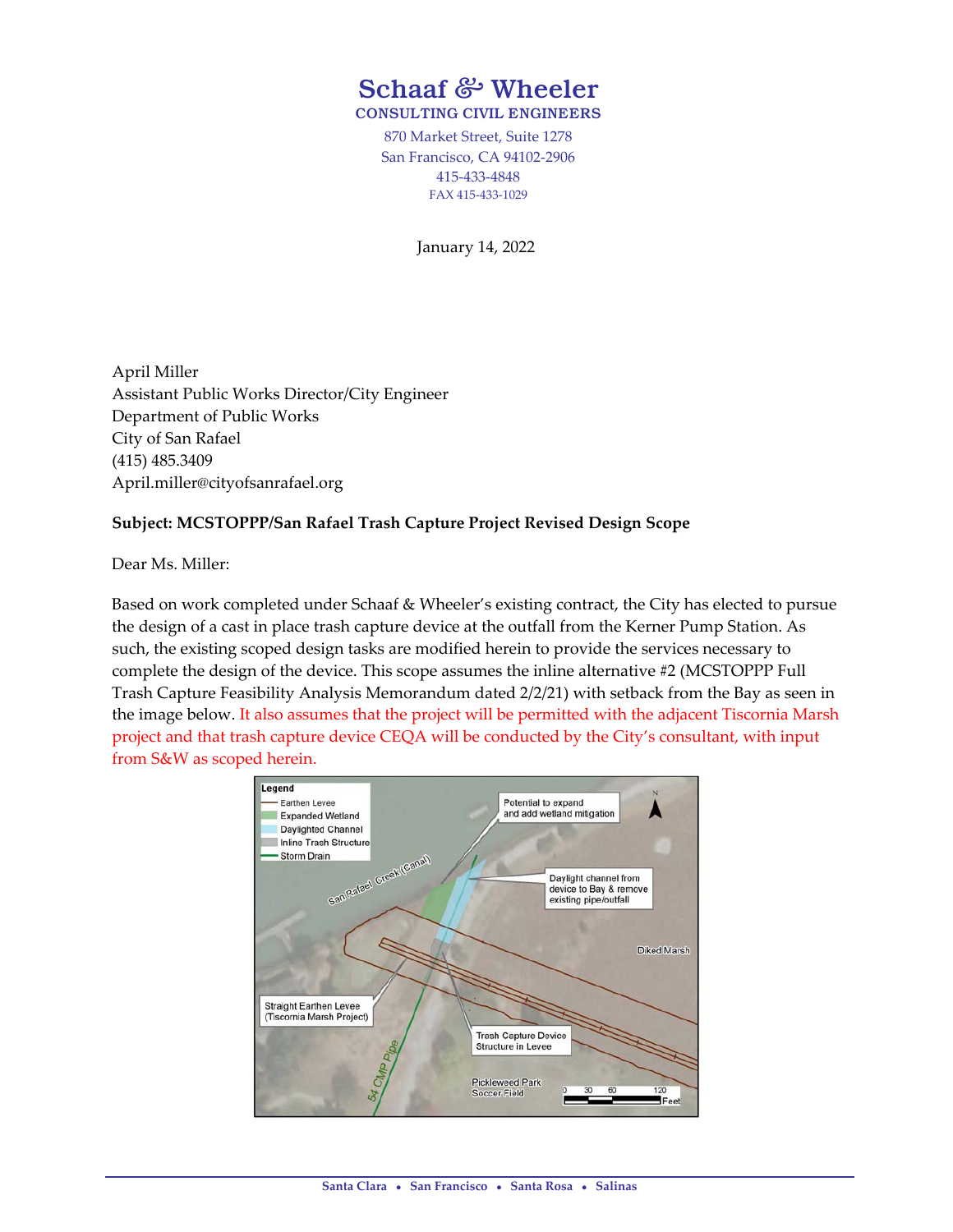The following revised scope of services is proposed. Where no change is made the text remains in black or omitted and noted as unchanged. Changes and additions are indicated in red text for clarity.

## **Revised Task 1: Project Management**

Quality Control: Schaaf & Wheeler will perform quality control on all deliverables throughout the project tasks outlined herein. Quality control will be conducted by the project manager, Caitlin Gilmore, as well as a separate principal engineer within the firm not familiar with the day‐to‐day activities of the project to obtain and objective quality assurance analysis.

Monthly Invoicing and Contracting: Schaaf & Wheeler will work with the City and stakeholders to finalize the scope of work and contract associated with this project. This includes subcontracting with the design team. Monthly invoices will be submitted to the city in a timely manner, with billing summaries, project and schedule status and percentage complete. Revised scope assumes an additional project duration of 1 year, February 2022‐February 2023. This contract specifically excludes bidding and construction support anticipated in 2023; however, it can be provided for additional fee.

Coordination with subconsultants and the City: During the duration of the project, Schaaf & Wheeler will coordinate with the City, stakeholders and subconsultants to monitor timely progress of the project, to stay on budget, and resolve issues as they arise. Coordination with the Tiscornia Marsh project Team. This assumes up to 10 virtual meetings of 1 hour in duration and two on‐site meetings. This assumes Schaaf & Wheeler and Hultgren Tillis will be present at all Tiscornia Marsh coordination meetings, with Finn Design Group present at half of the meetings.

#### *Deliverables:*

- Project schedule updates in MS word
- Billings summaries for monthly billings, including tasks completed and percent complete

#### *Assumptions:*

• Project meetings, besides those associated with Tiscornia Marsh coordination, have been included within the tasks below

#### **Task 2: Feasibility Analysis**

# **2.5 – Pump Station Capacity Mitigation Feasibility Analysis**

The proposed trash capture device will decrease the Kerner Pump Station Capacity by approximately 10%. Schaaf & Wheeler and electrical engineering subconsultant, TJC and Associates, will evaluate alternatives for mitigating the reduction in pump station capacity. Alternatives will likely require replacing one or more pumps. Depending on the power requirements for the new pump(s), additional pump station equipment may also need to be replaced and upsized. The pump station capacity mitigation feasibility analysis will be summarized in a brief memorandum. Preliminary estimates of probable construction costs will be included for planning purposes.

#### *Deliverables:*

Pump Station Capacity Mitigation Summary Memorandum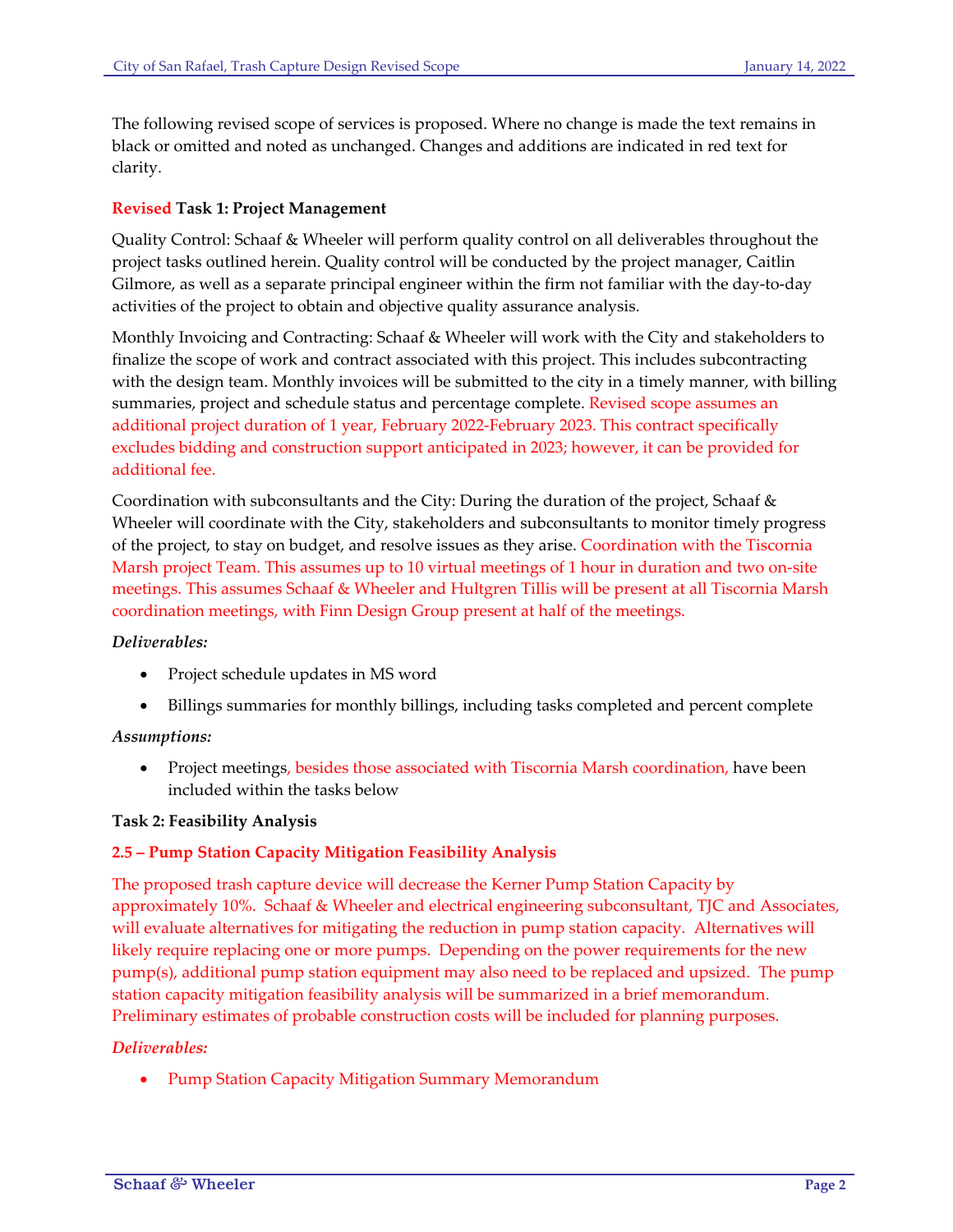## *Assumptions:*

 This scope does not include evaluation of the existing force main, or developing alternatives to mitigate the pump station capacity by modifying the force main.

# **Revised Task 3: Design**

# **3.1 – Field Investigations**

# **3.1.1 – Geotechnical Investigation**

Hultgren‐Tillis will drill one boring near the planned trash capture device. The boring will be drilled to a depth of about 80 feet below existing grade or practical refusal with truck-mounted drilling equipment. We anticipate that mobilization and advancing the boring will take one day of field work.

A permit from the Marin County Environmental Health Department will be obtained to drill and grout the boring. If additional permits are required for the boring, we assume that they will be facilitated by the City. We assume that traffic control will not be required.

Before drilling, Underground Service Alert (USA) will be contacted to have their member firms locate utilities. The boring could encounter utilities or other buried structures not marked through USA. The cost to repair damage to utilities or other underground facilities is not included in our scope of services or fee estimate. The cost to repair damage to such facilities will be an additional fee.

Hultgren‐Tillis' field engineer will log the boring and obtain soil samples for further visual classification and laboratory testing. After drilling is complete, the boring will be backfilled with grout. Drill cuttings generated from drilling with be collected and disposed. It is assumed that the drill cuttings are nonhazardous. Selected soil samples will be submitted for laboratory testing. The laboratory testing program will include moisture content, dry density, Atterberg limits, sieve analysis, consolidation, unconsolidated undrained (TxUU) triaxial shear strength, and corrosivity tests.

Based upon the results of the field exploration and laboratory testing, a geotechnical engineering analysis will be performed to develop conclusions and recommendations regarding the following:

- 1. Subsurface conditions;
- 2. Site preparation and grading;
- 3. Potential for liquefaction;
- 4. Site Class and mapped acceleration parameters in accordance with 2019 California Building Code (we assume a site-specific seismic study will not be required);
- 5. Suitable type(s) and depth(s) of foundations;
- 6. Geotechnical criteria for deep foundation design including minimum embedment depth, axial pile resistance, and lateral load‐moment‐deflection relationships;
- 7. Geotechnical criteria for bedding and backfill;
- 8. Geotechnical criteria for seepage cutoff; and
- 9. Estimated total and differential settlement.

The results of the investigation will be summarized and submitted in a report along with a site plan and log of boring.

# **3.1.2 – Topographic Survey and Boundary Research**

No revision to the original scope proposed.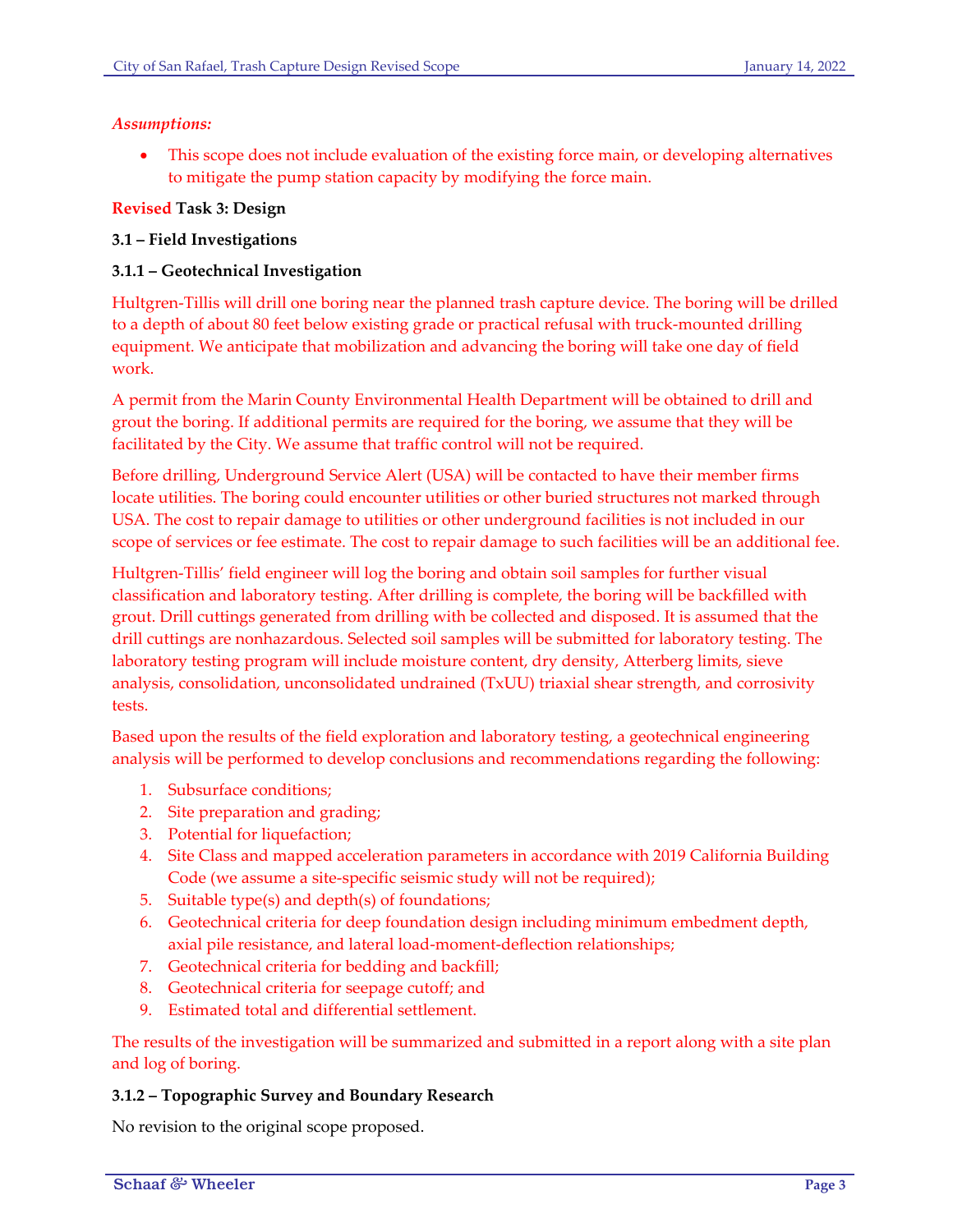# **3.1.3 – Utility Locating**

Both USA and private underground utility locating will be performed at the selected project site prior to geotechnical boring and site survey. This includes potholing up to five (5) underground utilities adjacent to the proposed device to determine exact location, depth and size. It is assumed one of the potholes will be to expose the top of the existing CMP force main to determine exterior condition. This includes pothole backfilling per local standards. This excludes traffic control and encroachment permits as it is assumed the potholes will be located off the city roadway right‐of‐ way.

# **3.2 – Design Documents**

## **3.2.1 – 65% Design Documents**

Design plans will be developed on 22"x34" titleblock provided by the city. A technical specification outline will be developed following Caltrans standards. A construction cost estimate will be developed. This includes development of a draft design report which includes hydraulic and device sizing calculations, as well as the design of the system for dewatering for maintenance as necessary. Includes design of the device for future FEMA levee certification and connection to the adjacent proposed Tiscornia Marsh levee. Includes the design of removal of the existing CMP outfall. Includes daylighting the existing culvert downstream of the trash capture device. Structural details will not be provided at 65% design. Structural input on the design, foundation and cost will be provided as well as a structural report. This task includes the development of a report detailing the proposed dewatering plan.

This includes the following construction sheets:

- Title Sheet
- Notes
- Demolition and outfall removal plan
- Dewatering Plan
- Plan and Profile
- Construction Details
- Erosion Control
- Traffic Control (includes pedestrian and bike trail detour)

#### **3.2.2 – 95% Design Documents**

95% design plans will be developed, including comments by stakeholders on the 65% plans. Includes written response to comments. The geotechnical study recommendations will be incorporated as well as potholing data. This includes development of 95% specifications per Caltrans standards as provided by the City. The design report and cost estimate will be updated. Structural design, details and structural calculations will be included.

# **3.2.3 –100% Design Documents**

Design plans will be developed, including comments by stakeholders on the 95% plans. Includes written response to comments. This includes development of 100% specifications and schedule of bid items and quantities. Includes review of the design by geotechnical engineer. The design report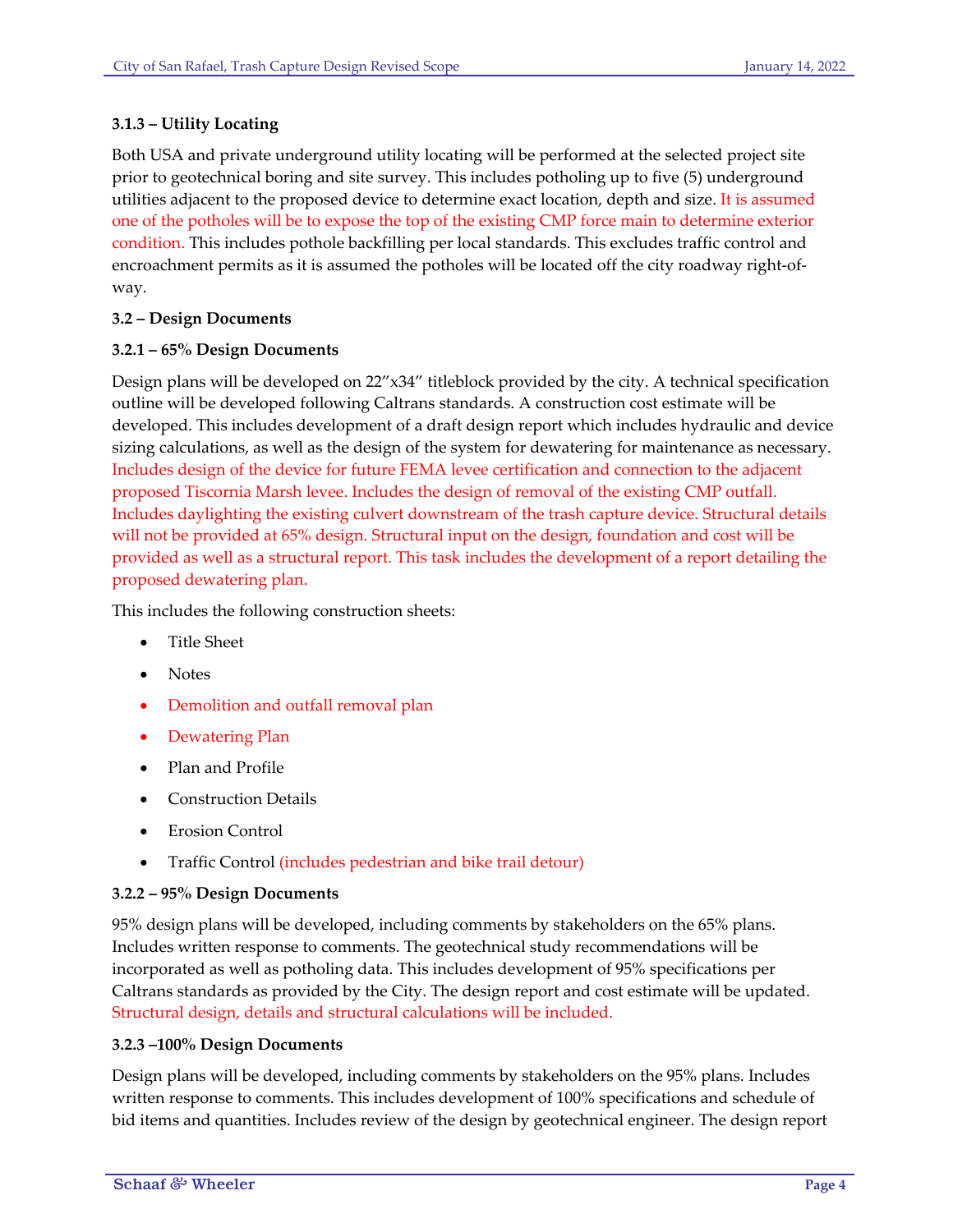and cost estimate will be updated. Includes written response to comments. Structural design and structural calculations will be updated.

# **3.2.4 – Bid Set**

Final bid set will be developed, incorporating all comments on the 100% set.

FEMA levee certification and accompanying documents will be prepared for future levee accreditation.

## *Assumptions:*

- City will provide the condition of the existing 54" force main at the proposed trash capture device location. Design of force main repairs beyond the connection point of the trash capture device is not included within this scope of services.
- FEMA applications and coordination are not included in this scope of services.
- Excludes development of a SWPPP. Assumed to be included as a front-end specification requirement for the contractor.
- Excludes post construction water quality treatment as it is assumed not to be needed
- Excludes development of the front-end specification which is assumed to be completed by the City except for the schedule of bid items.
- Assumes the City will be responsible for coordinating any necessary utility relocation
- Does not include a boundary survey.
- Excludes shoring design, which is assumed to be completed by the contractor. Shoring recommendations and specifications are included in this scope.
- Assumes the site will be on publicly owned property, property acquisition excluded
- Traffic control plans and encroachment permits are excluded
- Environmental sampling of soils excluded
- Excludes mitigation design and planting plans which are assumed to be completed by the Tiscornia Marsh project team as part of permitting process
- Excludes bidding and construction support services

## *Deliverables:*

- 65%, 95%, 100% Design Documents (CAD, PDF, word, excel)
- Stamped and Signed Bid Documents in electronic format
- Basis of Design Report
- Topographic ground survey (CAD and PDF)
- Boundary Research and property line delineation based on research in CAD and PDF format
- Utility research results and coordination letters
- Geotechnical Investigation report including boring logs
- Potholing report
- Dewatering report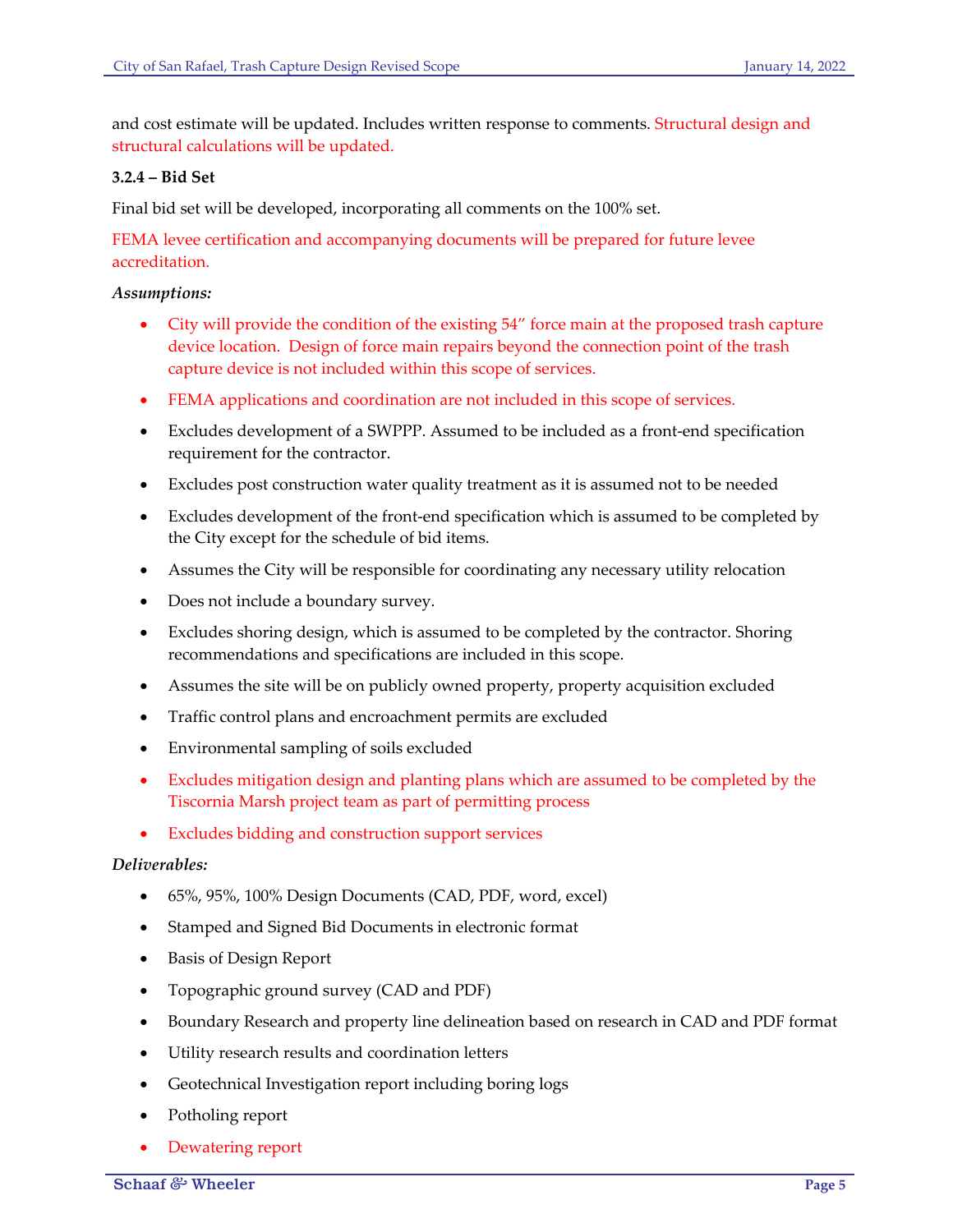- Structural Report
- Structural Calculations
- FEMA levee certification documents (geotechnical and structural)

## **Task 4: Environmental Documentation**

No revision proposed. Task is complete.

**Task 5: Feasibility Analysis** No revision proposed.

# **Additional Task 6: Permitting & CEQA Support**

This added task includes providing support services during the project permitting and CEQA process.

## **Task 6.1. Permitting Support**

This scope includes supporting the Tiscornia Marsh Team in developing environmental permits which include the trash capture device design scoped herein. This includes up to 4 virtual meetings with permit agencies. This includes providing figures, project description and maintenance description. Scope includes reviewing up to two draft permit application packages and assisting in responding to one round of comments. This assumes one set of compiled comments will be provided for each application.

#### **Task 6.2 CEQA Support**

This scope includes supporting the City's CEQA consultant to prepare CEQA documentation. This includes providing a project description, maintenance description, figures, and impact areas. This includes reviewing CEQA documents and providing comment on up to two drafts. This scope includes responding to one set of compiled public comment on the CEQA documents.

# **Additional Task 7: Pump Station Capacity Mitigation Design**

This added task includes providing design services to mitigate the pump station capacity reduction as described in Task 2.5 above. The extents of pump station modifications are not known at this time; therefore, this scope assumes the following:

- Pump station modification will be limited to the replacement of one pump/motor, pump tube, and associated electrical equipment within the existing motor control center (MCC).
- Pump and tube replacement will not require structural modifications to the existing pump station.
- Existing electrical service will not need to be modified or upsized.
- Existing generator has adequate capacity and will not need to be replaced
- Existing MCC, and "Floatrol" pump controller will be reused. Remote monitoring and alarms will be replaced in‐kind where necessary.
- Preparation of P&IDs is not required.
- Design submittals will be provided at the 65% (excluding electrical drawings), 95%, 100% draft, and final bid documents.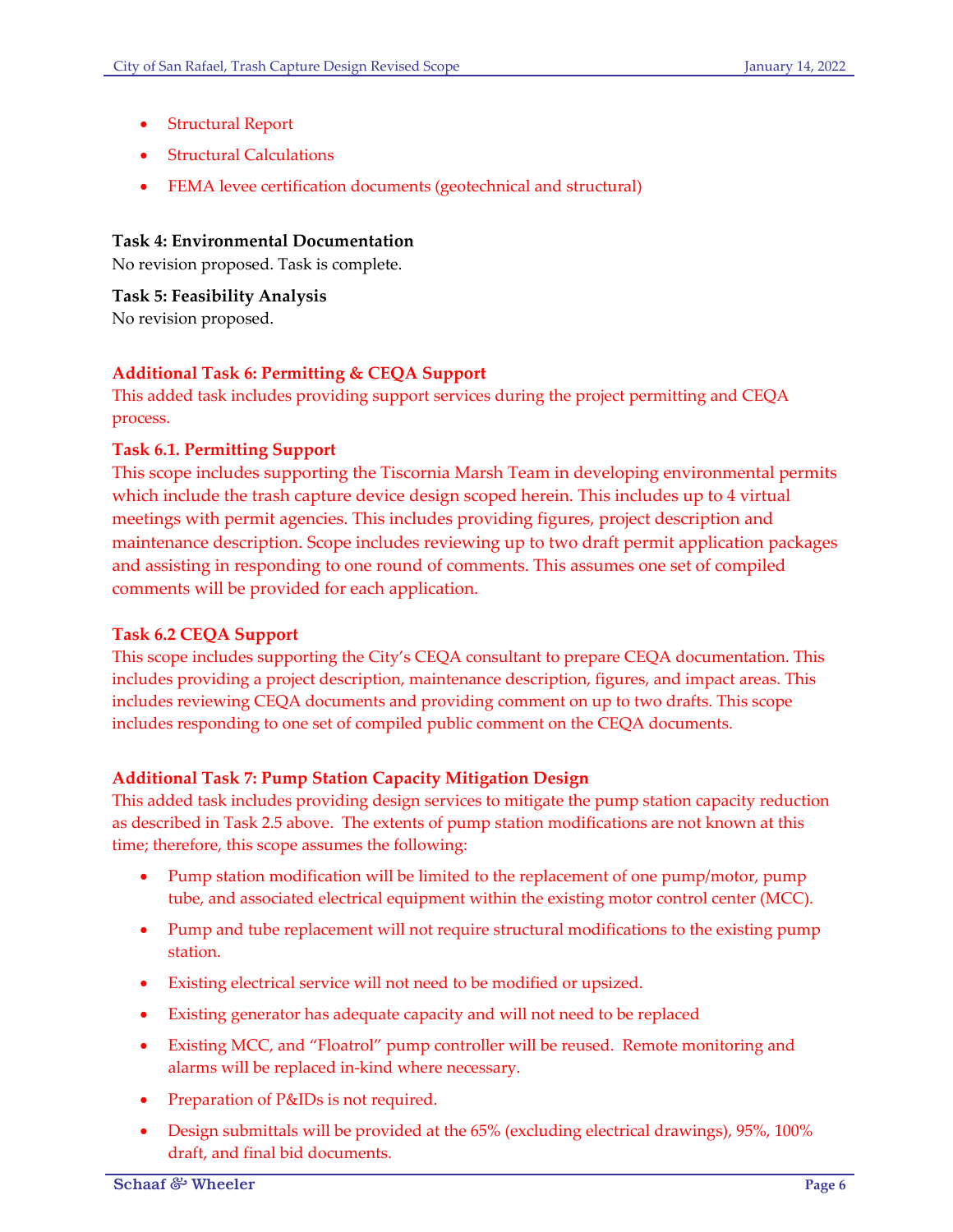- $\bullet$ Evaluation of the<br> existing force main and potential impacts to the existing force main due to the<br> increased operating pressure are not included within this scope of services; however, they may need to be evaluated  $\breve{\mathbf{s}}$ others prior to construction.
- This scope does not include bid or construction support services.

 $\bullet$ 

The revised total budget for the scope of services is based on time and materials not  $\sigma$ exceed **\$466,466** per the attached fee table with charge rates based on the original contract. This total fee includes previously completed and invoiced work. The original contract fee of \$135,544 was amended in March 2021 by a \$50,090 increase for a total contract fee of \$185,634. This scope revision represents a \$280,832 increase from the previously authorized fee.

 $\Xi$ you have any questions, or require additional information, please contact me.

Sincerely,

Schaaf & Wheeler *&* Wheeler

 $\sum_{i=1}^{n}$ 

Ben Shick, PE Vice President RCE#68813